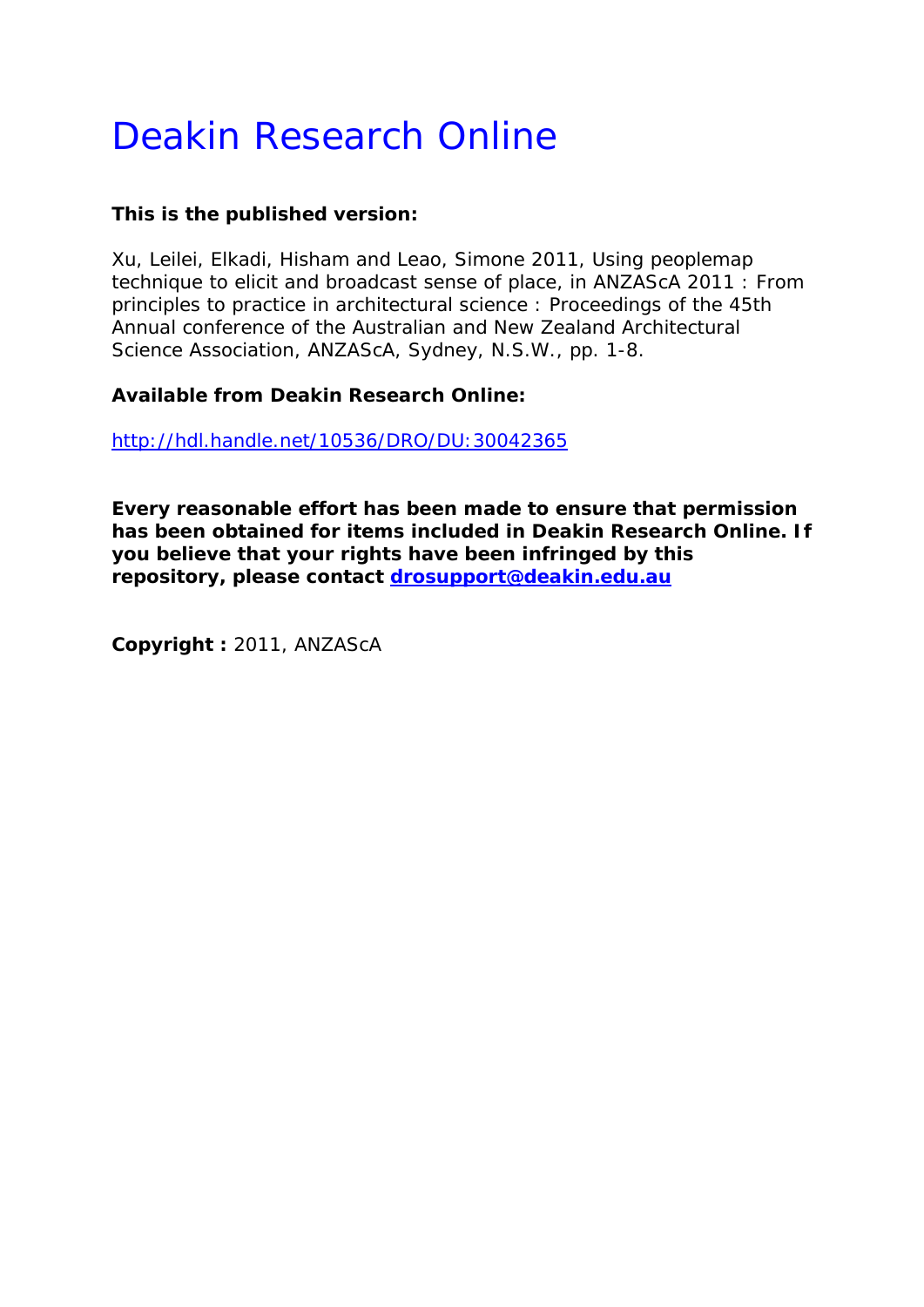# **Using Peoplemap Technique to Elicit and Broadcast Sense of Place**

### **Leilei Xu 1 , Hisham Elkadi 2, Simone Leao3**

<sup>1</sup> School of Architecture and Building, Deakin University, Geelong, Australia<br><sup>2</sup> School of Architecture and Building, Deakin University, Geelong, Australia<br><sup>3</sup> School of Architecture and Building, Deakin University, Gee

ABSTRACT: The population in Geelong Region is expected to keep growing. In order to work towards a better future of the region, it is essential to understand the feelings and needs of local communities and empower them in the community affairs. This study used an innovative technique – peoplemap – to investigate local communities' sense of place. The primary objective of the investigations was to reveal the sense of place of Geelong Region.

Local residents (N=166) in Geelong Region were interviewed face-to-face about how they identify themselves, what they love, what they want, and how empowered they feel. This paper reports the sense of place of three areas of Geelong Region: Ocean Grove, Bannockburn and Teesdale, and Corio-Norlane. Thematic analyses revealed the sense of place of these three areas, and identified their similarities and differences. The results of this study have several implications for government policy makers, planners and designers. This study contributes to the sense of place research, in that civic action was found to be a valid dimension of sense of place.

#### Conference theme: Urban Studies Keywords: Geelong Region, Sense of Place, Peoplemap

#### **INTRODUCTION**

Geelong Region is located in south-western Victoria, Australia; between 75 and 160 kilometres from Melbourne (as shown in Figure 1). It has a population of around 270,000 people and covers 8,972 square kilometres (G21, 2011). Framed by water, the region is one of the spectacular landscapes. It is well known for its Great Ocean Road and some of the best surfing beaches in the world. The name "Geelong" is derived from the aboriginal word of "Jillong", which means "bay", "ocean", or "a place of the sea bird over the white cliffs" (intown, 2011).



**Figure 1: Geelong Region, Victoria, Australia** 

Estimated by G21 (Geelong Region Alliance), the population of Geelong Region is expected to grow at an annual rate of approximately 1.6% from 2006 to 2031. It is estimated that there will be around 400,000 people living in the region in 2031. Therefore, an additional 57,240 households will be required to accommodate the population growth (G21, 2009).

The population growth will place pressure on the region's ecosystems. In addition, Geelong Region is facing the challenge of climate change including sea level rise and temperature increase. The regional, state, and national organizations have been working on strategic frameworks to help the region overcome the challenges and move towards a sustainable future (G21, 2011).

45<sup>th</sup> Annual Conference of the Architectural Science Association, ANZAScA 2011, The University of Sydney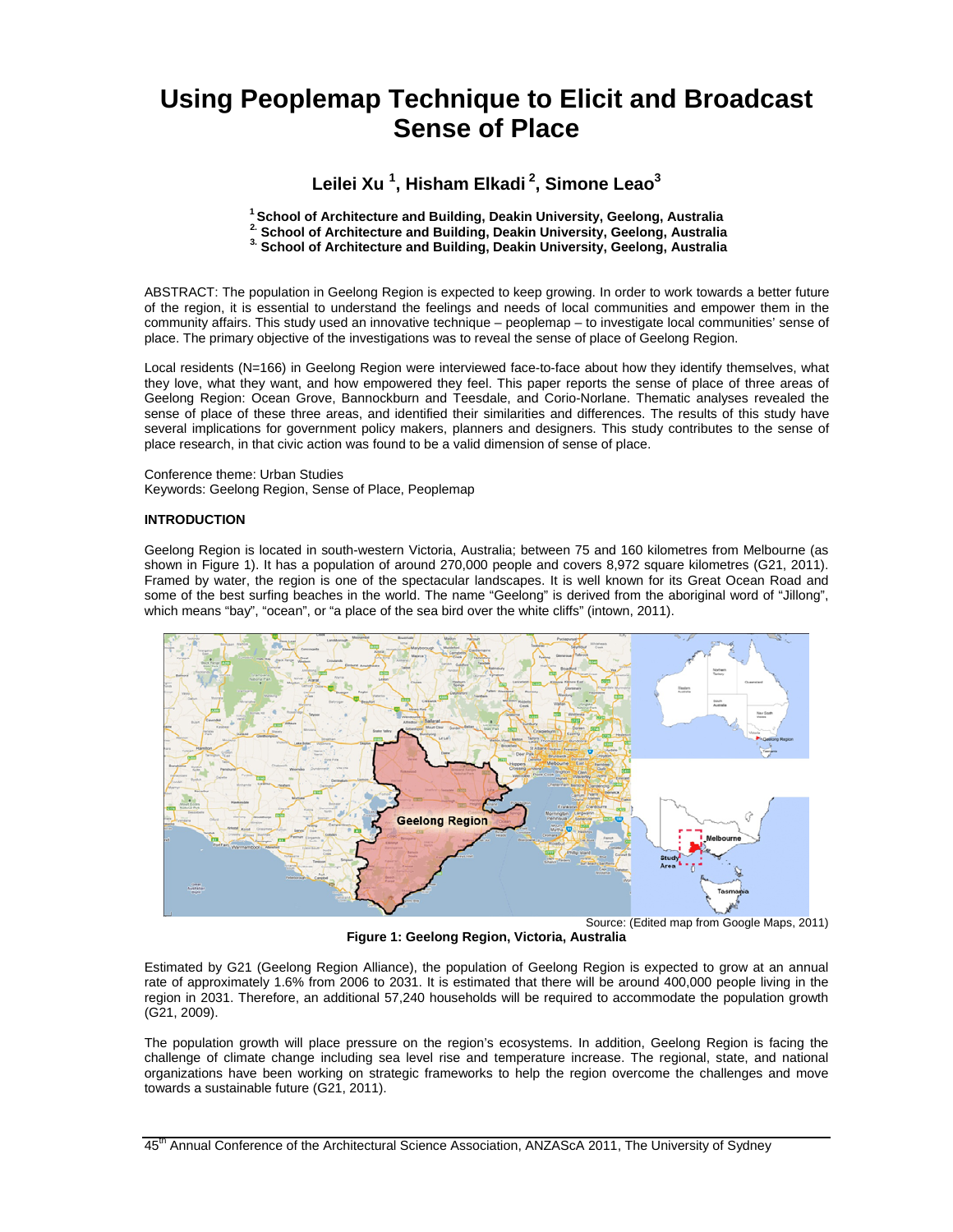However, these strategic frameworks were sometimes made based on political and monetary benefits, while overlooked the community preferences and social welfare outcomes. This limitation was caused by a knowledge gap on sense of place of Geelong Region. In fact, there is little information on local residents' cognitive, emotional, physical and behavioural bonds with their environments.

Understanding the deepest feelings of the residents associate with Geelong Region is essential to the success of these strategic frameworks. In order address this issue, a peoplemap project has been conducted to elicit the sense of place of Geelong Region. The peoplemap project was initiated and sponsored by Deakin University, Geelong Performing Arts Centre and Barwon Water. The aim of the peoplemap project was to elicit and broadcast the sense of place of Geelong Region.

#### **1. LITERATURE REVIEW**

The definition of sense of place varies based on disciplinary perspective, and is a topic of debate in the current literature (e.g, Qian, Zhu & Liu, in press; Scannell & Gifford, 2010). Drawing on the literature from environmental psychology and human geography, this study defines sense of place as the cognitive, emotional, physical, social, economic, cultural, spiritual, and behavioural meanings that individuals or groups associate with a place (A Dictionary of Geography, 2009; Sharpley & Jepson, 2000; Jorgensen & Stedman, 2006; Tuan, 1974; Tapsuwan, Leviston & Tucker, 2011).

Jorgensen and Stedman (2001; 2006) proposed three dimensions of sense of place: place attachment, place identity, and place dependence. These three dimensions are probably the most widely adopted dimensions in the sense of place literature. They have been used in many empirical studies and have generated a large number of interviews and surveys (e.g., Halpenny, 2010; Qian, Zhu & Liu, in press).

Many other dimensions of sense of place have been investigated, such as economic dependence (Cross, Keske, Lacy, Hoag & Bastian, in press), sense of community (Pretty, Chipuer & Bramston, 2003), and place affect (Halpenny, 2010).

The investigation on sense of place in this study adopts the three dimensions that Jorgensen and Stedman proposed, while including an additional dimension of civic action. The four dimensions are defined in the paragraphs that followed. The rationale for including civic action as one dimension is also given below.

*Place Identity. Place identity* is a component of self-identity (Proshansky, 1978), and has also been referred to as people's place-based identities. As people live, work, and recreate in places, they develop identities that are associated with their experiences in that place.

*Place Attachment. Place attachment* refers to the emotional bond between people and place (Altman & Low, 1992). It often exists in the form of love or sense of rootedness (Qian, Zhu & Liu, in press).

*Place Dependence. Place dependence* (also referred to as the functional attachment to a place) reflects the ability of a place to meet the needs and goals of individuals (Cross, Keske, Lacy, Hoag & Bastian, in press; Halpenny, 2010; Williams & Vaske, 2003). William and Vaske (2003) conceptualise place dependence as embodied in the physical characteristics of an area (such as accessible rock climbing routes). We want to extend their conceptualisation of place dependence to the physical, social, economic, and cultural characteristics of an area.

*Civic Action. Civic action* takes many forms and can be defined in many ways. In this study, it is defined as individuals donating their time, effort, and resources to the areas they live (in light of the definition of civic action by Payton, Fulton & Anderson, 2005).

There are two reasons for including civic action as one dimension of sense of place. First, there are empirical evidences showing that people's civic actions connect with their sense of place. For example, individuals who strongly identify themselves with a particular place may take action on behalf of that place. They may take actions to remedy problems that already exist there or to prevent forms of negatively interpreted changes from occurring (Stedman, 2002). In addition, people who have strong place attachment and people who feel strong connections with nature may undertake pro-environmental behaviours (Devine-Wright & Clayton, 2010).

Second, several scholars include "behavioural dimension" in their definitions of sense of place (e.g., Tapsuwan, Leviston & Tucker, 2011). However, the behavioural commitments are not reflected in the three dimensions of place identity, place attachment, and place dependence. From the definition outlined in previous paragraphs, we could see place identity reflects the cognitive dimension, place attachment reflects the emotional dimension, and place dependence reflects the physical, social, economic and cultural dimensions of sense of place. This study fills the gap in the literature by including civic action as one dimension of sense of place, which reflects the behavioural dimension of sense of place.

#### **2. PURPOSE AND AIM**

<sup>45&</sup>lt;sup>th</sup> Annual Conference of the Architectural Science Association, ANZAScA 2011, The University of Sydney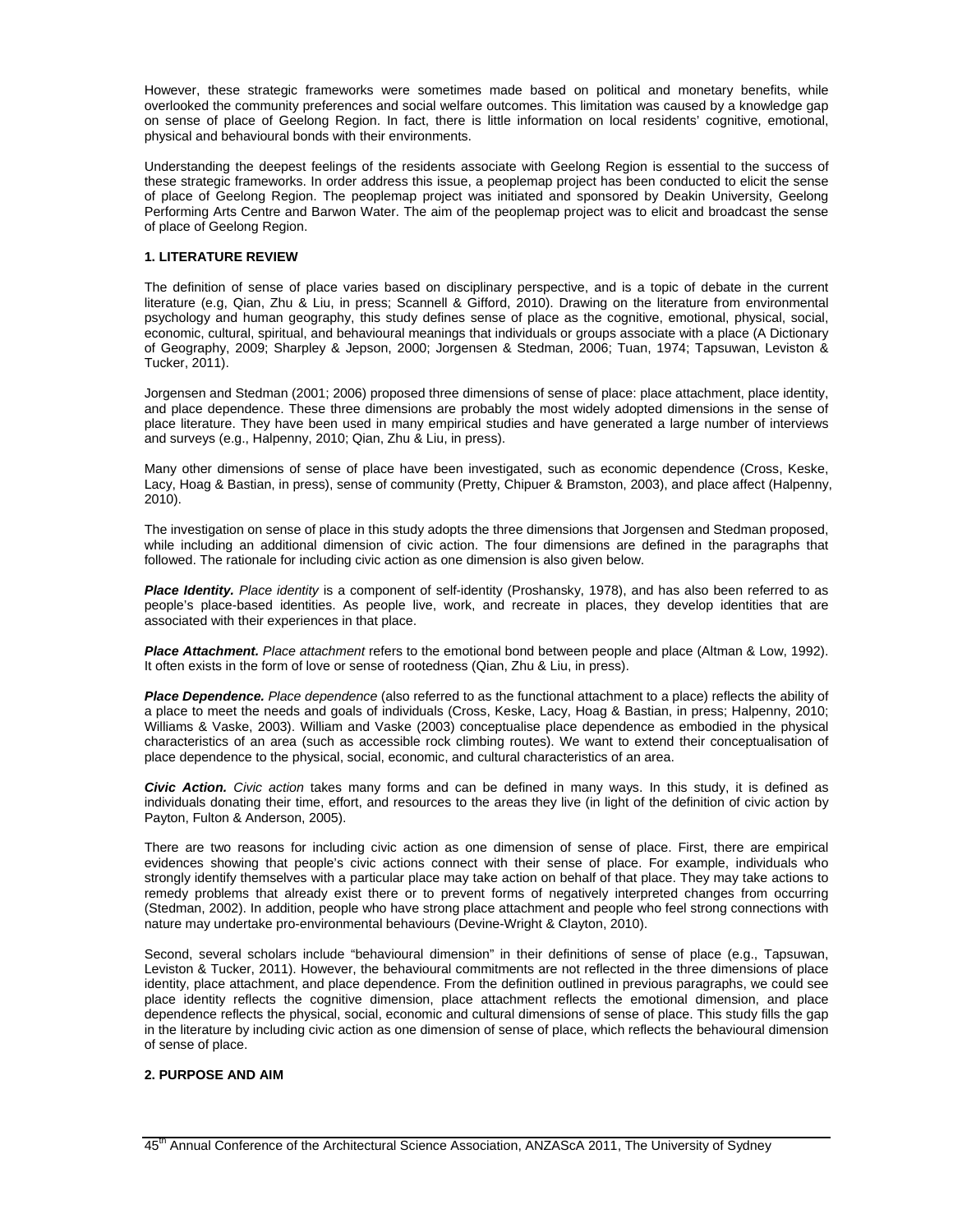The purpose of this study was to reveal and present the sense of place of local residents in Geelong Region. The results of this study will be useful to the regional governments, research organizations, planners, and designers.

#### **3. METHODS**

#### *3.1. Overall Research Design*

The research was designed as five sessions of peoplemap interviews, conducted in five research sites in Geelong Region. Peoplemap is an innovative research tool that designed to obtain people's opinions. It adopts the "vox populi" interview format (or "Man on the street" format, please refer to "Vox Populi", 2011) and aims to obtain people's spontaneous responses to several prepared questions.

#### *3.2. Sites*

Five sites in Geelong Region, Australia were chosen for study because they represented a general contingent of Geelong Region residents who used their neighbourhoods actively in their spare time. More specifically, the sites are Geelong Performing Arts Centre, Ocean Grove Shopping Centre, Corio Shopping Centre, Geelong West Town Hall, and Bannockburn Shopping Centre. They are located in the suburbs of Geelong, Ocean Grove, Corio, Geelong West, and Bannockburn, respectively.

#### *3.3. Procedures*

At each research site, a research team (including one interviewer, one technician and several research volunteers) set up a stage before conducting the interviews. Then the research volunteers invited people who walk pass by to participate, and explained the research purpose and procedures to the people who were interested. For the people who wanted to participate, the interviewer asked each participant several prepared questions, and the technician recorded the interview conversation using both a video recorder and a voice recorder. Depending on the interview progress, each research session lasted between four to six hours; and attracted 30 to 50 respondents.

Each respondent, after talking to the research volunteers and expressing the interest in participating, was given a consent form. The participant filled out the name, address, and age group information on the consent form and signed the agreement. After filling out the consent form, the participant was invited to come to the centre of the stage. The participant could choose to turn off the video recorder (so that his or her image will not be recorded), but could not choose to turn off the voice recorder.

The interviewer firstly introduced him/herself to the participant and asked questions such as "How are you today?" to warm up the conversation. After that, the interviewer asked the four framing questions to the respondent to hear his or her stories. It took each respondent around three to five minutes to answer the four questions. Most respondents were interviewed individually one after another (as shown in Figure 2; the respondents' faces are mosaic covered to protect their privacy). There were a few respondents who chose to be interviewed with a family member or a friend.



Source: (Original photo by the authors)

**Figure 2. The respondents were interviewed individually one after another** 

#### *3.4. Interview Questions*

A structured interview protocol was followed, and four questions facilitated the investigation. In particular, the questions were: (1) Where do you live? (2) What is the best thing about (where you live)? (3) How could your experience of (where you live) be even better? And (4) What could you do to make (where you live) even better?

In questions  $2 - 4$ , (where you live) is the respondent's answer to question 1 "where do you live". For example, if a respondent answered "Ocean Grove" to question 1, then question 2 would be: "What is the best thing about Ocean Grove?" and question 3 would be "How could your experience of Ocean Grove be even better?"

The design of the questions was guided by the dimensions of sense of place reviewed in a previous section. Question 1 explores how the respondent identifies him/herself as the resident of a specific place (place identity). Question 2 explores the affective emotional bond between the respondent and the place (place attachment). Question 3 explores how the place meets the needs of the respondent (place dependence). Finally, Question 4 investigates how the respondent wants to do, or what the respondent has done, for the place (civic action).

#### *3.5. Data Preparation*

45<sup>th</sup> Annual Conference of the Architectural Science Association, ANZAScA 2011, The University of Sydney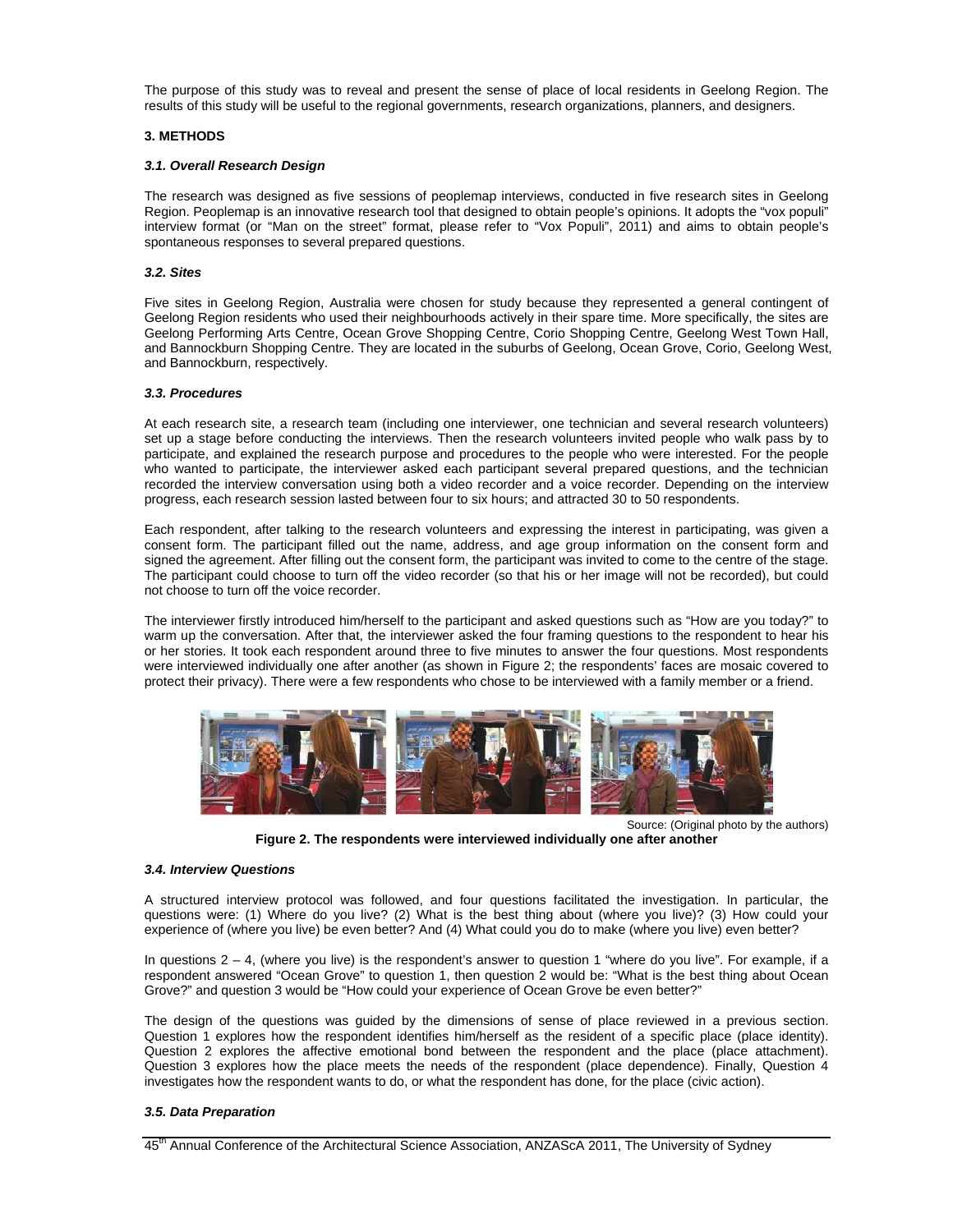The research team interviewed 209 respondents but were only manage to record 188 interviews. Excluding the 22 respondents who came from areas outside Geelong region, there were 166 valid peoplemap respondents.

The video-recorded or audio-taped interview conversations of these 166 respondents were transcribed. After that, participants were de-identified in the transcriptions, which provided the content for thematic analysis.

#### **4. DATA ANALYSIS**

After preparing the data, the qualitative information was inputted into NVIVO. Each respondent was created as a case; therefore, 166 cases were created. NVIVO provides a platform for qualitative interpretation of the concepts in the interview transcripts. It enables us to code and index the concepts, and makes it easy to navigate through the data to find excerpts of text relating to specific concepts.

The background information of the respondents (gender, age group, and suburb) was coded and inputted into SPSS. SPSS Frequencies was run to describe and present the pattern of respondents' background information.

#### *4.1. Geographic Distribution of Peoplemap Respondents*

The 166 peoplemap respondents came from 46 suburbs of Geelong Region. Three suburbs have the largest numbers of respondents: Ocean Grove, Corio, and Bannockburn (see Table 1).

| <b>Suburbs</b>           | <b>Respondents Number</b> | <b>Respondents Percentage</b> |
|--------------------------|---------------------------|-------------------------------|
| Ocean Grove              | 25                        | 15.1                          |
| Corio                    | 21                        | 12.7                          |
| <b>Bannockburn</b>       | 17                        | 10.2                          |
| <b>Belmont</b>           | 9                         | 5.4                           |
| Lara                     | 8                         | 4.8                           |
| Teesdale                 |                           | 4.2                           |
| Newcomb                  | 6                         | 3.6                           |
| Jan Juc                  | 4                         | 2.4                           |
| <b>Newtown</b>           | 4                         | 2.4                           |
| <b>Sutherlands Creek</b> | 4                         | 2.4                           |
| <b>Bell Post Hill</b>    | 4                         | 2.4                           |

| Table 1: The suburbs that have the most respondents |  |
|-----------------------------------------------------|--|
|-----------------------------------------------------|--|

Source: (Original table by the authors)

Corio and Norlane are located geographically next to each other, and share many features in common. They were treated as one area in many neighbourhood regeneration programs (i.e., Corio-Norlane School Regeneration Program, as introduced in the website of Department of Education and Early Childhood Development, 2009). Therefore, these two suburbs were treated as one area in the analyses that followed. Bannockburn and Teesdale were also treated as one area due to similar reasons.

#### *4.2. Background Information of the Three Areas*

The analyses in the following paragraphs compare the sense of place of three areas: Ocean Grove (N=25), Bannockburn and Teesdale (N=24), and Corio-Norlane (N=24).These three areas differ greatly in their geographic locations, socio-economic characteristics and environmental features. They represent three different types of communities in Geelong Region. Ocean Grove represents the coastal towns, Corio-Norlane represents the urban suburbs, and Bannockburn and Teesdale represent the rural areas.

**Ocean Grove** is the largest town on the Bellarine Peninsula and has the largest shopping centre on the peninsula. The area offers surf beaches, fishing, bushwalking and other outdoor activities. It has a resident population of approximately 10,000. During the school summer holidays, the population may swell to four times this number as tourists from Melbourne, Geelong, interstate and overseas flock in ("Ocean Grove, Victoria", 2011).

*Bannockburn and Teesdale* are both rural towns in the Golden Plains Shire, around 20 – 30 kilometres from Geelong. The Golden Plains Shire has a strong tradition of wool and grain growing, as well as intensive animal farming. It is also featured of the natural beauty, with the Brisbane Ranges National Park, Enfield State Forest and Moorabool River popular for their wildlife flower displays, koalas, scenic drives, walks and picnic grounds. In addition, it is well-known for many gourmet food producers and wind industry such as the Moorabool Valley (Golden Plains Shire Council, 2007).

*Corio-Norlane* located 7 – 9 kilometres from Geelong central business district. Corio and Norlane are both suffering severe socioeconomic disadvantages, but there is a range of government projects (e.g., education and housing regeneration projects) that try to improve the living standard of the community members (G21, 2011). The public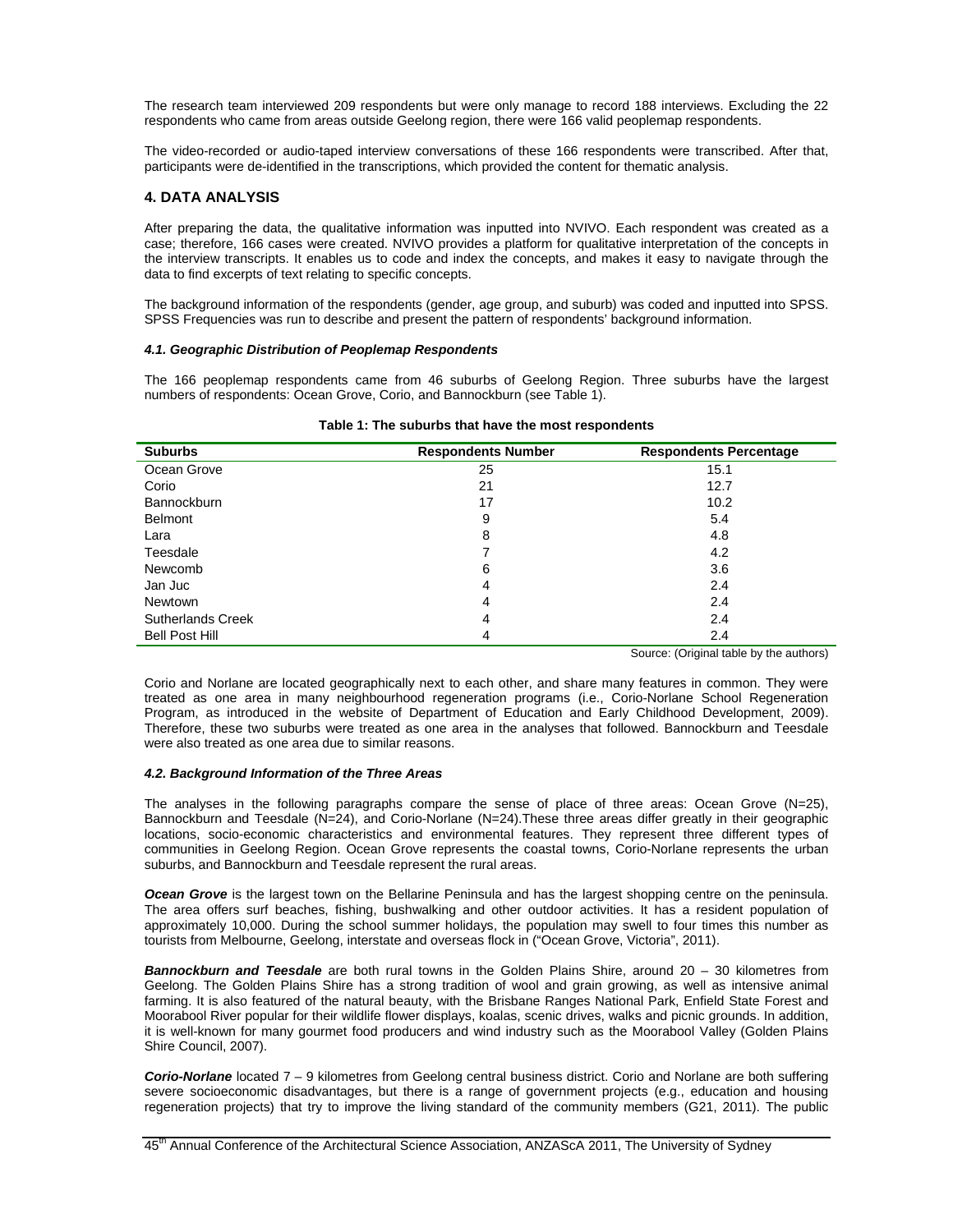transportation is convenient in Corio-Norlane. There are bus services run to Geelong, and there are freeway and railway that link to Melbourne and Geelong. There is also a range of facilities available in these two suburbs, such as shopping centres, swimming pools, parks and ball games facilities ("Corio, Victoria", 2011; "Norlane, Victoria", 2011). **5. RESULTS** 

Residents from the three areas (Ocean Grove, Corio-Norlane, and Bannockburn and Teesdale) were compared across the four dimensions of sense of place.

#### *5.1. Place identity: Where do you live?*

Place identity differs in scale. A person may identify him or herself as the resident of a large variety of places, such as his or her room, the home apartment, the building, neighbourhood, district, city, country region, states, etc. The usual focus of environmental research is on neighbourhood, which is the midpoint of the scale of place continuum (Lewicka, 2010).

The vast majority (61 out of 73, or 83.6%) of respondents from the three areas identified themselves to the neighbourhood. Their answers to the question "where do you live?" were the suburb names, such as "Bannockburn" and "Corio".

A small amount of people (7 out of 73, or 9.6%) identified themselves as residing in a particular place in the neighbourhood. For example, "I live in the Bannockburn township, right in the town centre", "In Corio near the trotting track", and "Teesdale, left bridge road".

A few people (5 out of 73, or 6.8%) identified themselves to their houses. Their answers were their home address, such as "85 Quay Drive, Corio" and "44A Bannett Street, Bannockburn"<sup>1</sup>.

#### *5.2. Place attachment: What is the best thing about (where you live)?*

Thematic analysis of 25 interviews from Ocean Grove revealed that "the beach and the ocean" was the best thing about Ocean Grove. Responding to the question "what is the best thing about Ocean Grove", 21 out of 25 interviewees answered "the lovely beach", "the ocean", "being by the sea", etc. For example, Ron said, "Ah, just the lifestyle, the beach…In general, it is a nice place to live". "People and community" (N=7) and "Lifestyle" (N=6) were the other two best things mentioned by Ocean Grove respondents.

Thematic analysis of 24 interviews from Bannockburn and Teesdale revealed that the "country atmosphere" was the best thing about Bannockburn and Teesdale. More specifically, 18 out of 24 people mentioned "a small little country town", "horses everywhere", "nice and quiet", etc. For example, Robert said, "It's country atmosphere actually, and the friendly people that live here, generally speaking". "People and community" (N=14) was the other best thing mentioned by Bannockburn and Teesdale respondents.

Thematic analysis of 24 interviews from Coio-Norlane revealed that "close to everything" was the best thing about Corio-Norlane. More specifically, people mentioned "the (Corio) village is close", "we have access to shopping centres", "you've got everything here". For example, Geoffrey said, "Its handy to Melbourne, its 45 minutes, its um, and its 15 minutes to Geelong and with the ring road now you can get to Ballarat in sort of 55 minutes so its handy to everything..yeah". "People and community" (N=10) and "The transport" (N=5) was the other best thing mentioned by Corio-Norlane respondents.

#### *5.3. Place dependence: How could your experience of (where you live) be even better?*

Ten out of 23 respondents from Ocean Grove thought that the area "was pretty good at the moment". Seven respondents wanted "a few more local facilities", and three wanted "better transportation".

Ten out of 24 respondents from Bannockburn and Teesdale thought that the area was "good the way it is". Seven respondents wanted "better facilities", and five wanted "better public transport".

Four out of 24 respondents from Corio-Norlane thought that the area was "good". Five out of 24 respondents from Corio-Norlane wanted "better facilities", four wanted "youth programs", four wanted "better community spirit", and four wanted the area to be "safer".

#### *5.4. Civic Action: Is there anything you can do to make (where you live) even better?*

 $\overline{a}$ 

Eleven out of 25 respondents from Ocean Grove said that they "could get more involved in the community", and four said that they have "already been involved in the community organizations".

Nine out of 24 respondents from Bannockburn and Teesdale said that they "could get more involved in the community", and seven said that they have "already been involved in the community".

<sup>45&</sup>lt;sup>th</sup> Annual Conference of the Architectural Science Association, ANZAScA 2011, The University of Sydney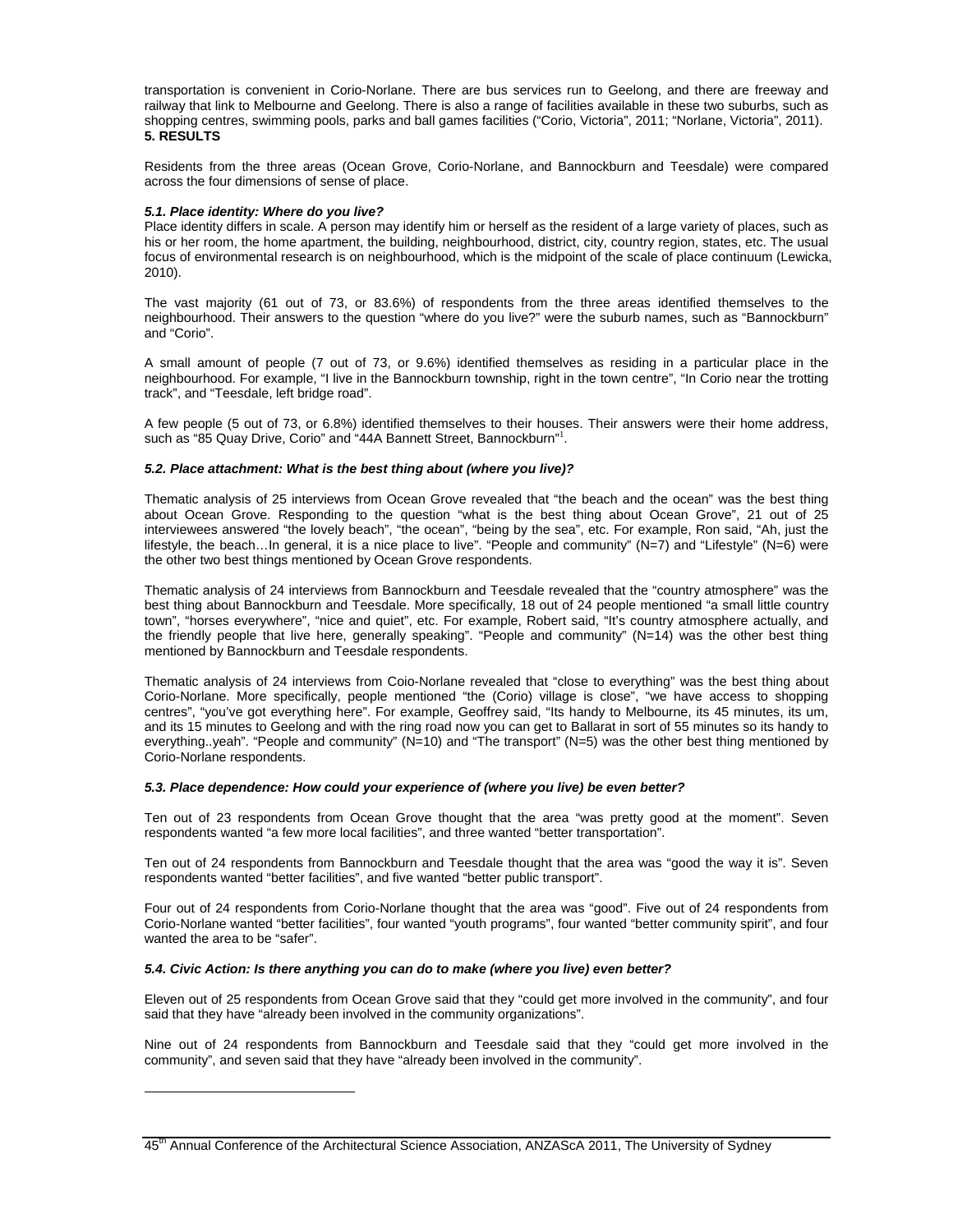Nine out of 24 respondents from Corio-Norlane said that they wanted to "be part of the community", three said that they could keep "being a good citizen", three said that they "could be more positive", and three said they "don't know". **6. CONCLUSIONS** 

#### *6. 1. Sense of Place of the Three Areas*

*Place Identity.* Most respondents from the three areas (83.7%) identified themselves as the residents of their neighbourhoods. This result is consistent with the literature, in that the focus of the place identity research is at the neighbourhood level (Lewicka, 2010).

*Place Attachment.* Comparing people's answers to the question on place attachment, we could see that the most attractive things of the three areas are different. "The beach and the ocean" is the best thing about Ocean Grove, "country atmosphere" is the best thing about Bannockburn and Teesdale, and "close to everything" is the best thing about Corio-Norlane (as in Figure 3).



**Figure 3: What is the best thing about (where you live)?** 

The second best thing remains the same across the three areas: People and community. More specifically, 28% respondents from Ocean Grove (7 out 25), 58.3% respondents from Bannockburn and Teesdale (14 our of 24), and 41.7% respondents from Corio-Norlane (10 our of 24) said that people and community is the best thing in their areas.

*Place Dependence.* Comparing people's answers to the question on place dependence, we could see that people from Bannockburn and Teesdale are more satisfied with the area, followed by people from Ocean Grove. People from Corio-Norlane are less satisfied with the area. More specifically, 41.7% people from Bannockburn and Teesdale (10 out of 24), 40% people from Ocean Grove (10 out 25), and 16.7% people from Corio-Norlane (4 out of 24) said the area is pretty good the way it is.

People from Ocean Grove, Bannockburn and Teesdale raised the issue of public transportation and facilities; and people from Corio-Norlane raised the issues of facilities, youth programs, community spirit and safety. Public transportation seems to be satisfactory in Corio-Norlane, because no respondents from Corio-Norlane raised the issue of public transportation, and there were five respondents said "transportation" was the best thing in the area.

*Civic Action.* Comparing people's answers to the question on civic action, we could see that people generally are willing to get more involved in the community affaires. More specifically, 44% respondents from Ocean Grove (11 out of 25), 37.5% respondents from Bannockburn and Teesdale (9 out of 24), and 37.5% respondents from Corio-Norlane (9 out of 24) said that they are willing to get more involved in the community.

The actual involvement differs significantly across the three areas. We can see that 29.2% of the respondents from Bannockburn and Teesdale (7 out of 24) and 16% of the respondents from Ocean Grove (4 out of 25) said that they were already involved in the community. However, no one from Corio-Norlane indicated that he or she had been involved in the community organizations.

#### *6.2. Similarities and Differences across the Three Areas*

Summarising the sense of place in these three areas, we could see that respondents of Geelong Region share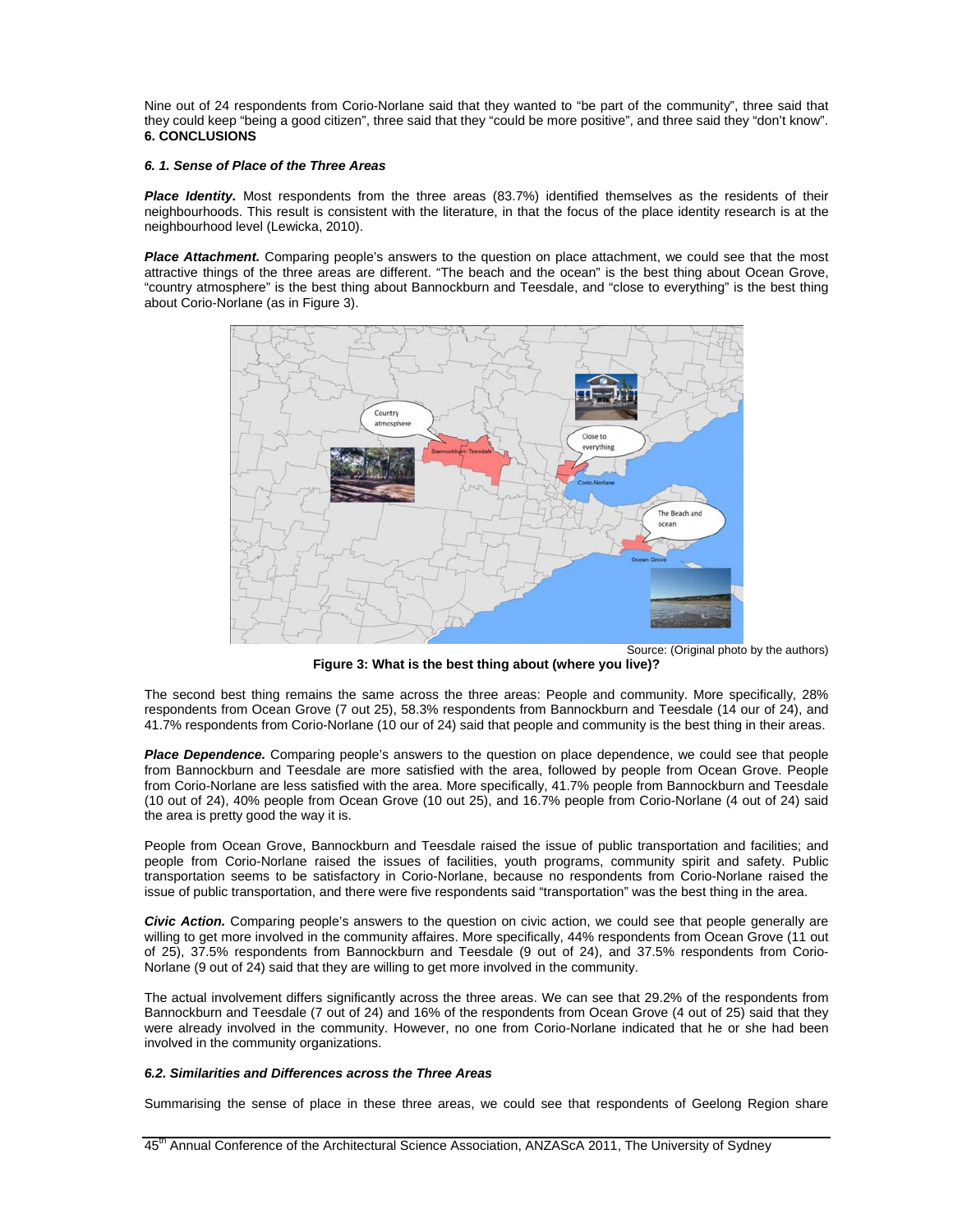several elements of sense of place: They identify themselves as the residents of their neighbourhoods, they value the people and communities in their areas, they want better facilities, and they are willing to get more involved in the community affaires.

The identified differences on sense of place across the three areas have three aspects. First, the best things of the three areas are different, which reflects the different characteristics of the three areas.

Second, the satisfactions towards the areas are different: People from Ocean Grove, Bannockburn and Teesdale are more satisfied with the area, while people from Corio-Norlane were less satisfied. This is possibly caused by the socio-economic disadvantage of Corio-Norlane area (G21, 2011).

Third, the civic engagements of the three areas are different: People from Bannockburn and Teesdale are most actively involved in the community affairs; people from Ocean Grove are less involved; while people from Corio-Norlane have little involvement in the community affairs.

#### **7. DISCUSSION**

#### *7.1. Implications for policy makers, planners and designers*

The findings have several implications for policy makers, planners and designers. First, the characteristics of the three areas are different. We need to work out strategies to help the coastal areas (such as Ocean Grove) overcome the challenges of pollution and sea level rise, therefore, people can keep enjoy the lifestyle of going to the beach. People from the country towns (such as Bannockburn and Teesdale) prefer the area to be nice and small, and they are concerned about over-development. We shouldn't plan to promote fast and large-scale development in these areas. It is probably a good idea to focus the development in urban areas (such as Corio-Norlane), where thee public transportation is already well developed and people enjoy the lifestyle of close to everything.

Second, people from the three areas all want better facilities. They want more parks, better footpaths, more shops, more doctors, more bike paths, more parking facilities, etc. As identified by Geelong Region Alliance, there are a range of government-funded projects to improve the infrastructures of Geelong Region (G21, 2011). More projects should be initiated to target people's needs revealed from this study.

Third, the coastal areas (such as Ocean Grove) and rural areas (such as Bannockburn and Teesdale) in Geelong Region are not well-connected by public transport. Responding to this issue, the State and Federal Governments have agreed to improve the transport links within the Geelong Region as well as the transport links from Geelong Region to Melbourne. There are planned projects such as developing a Regional Rail Link and upgrading the road link (G21, 2011). It is hoped that the issue of public transportation could be solved in the future.

#### *7.2. Contributions to the Theory of Sense of place*

This study included civic action as one dimension of sense of place. The result revealed that civic action is closely connected to place attachment and place dependence. For example, people in Bannockburn and Teesdale are most involved in their community affairs, and they are most satisfied with the area. In addition, they are most likely to consider their people and community as the best thing of the area. People in Corio-Norlane are least involved in their community affaires, and they are least satisfied with the area. Therefore, the investigators argue that civic action should be included in the sense of place research in the future.

#### **ACKNOWLEDGEMENTS**

The authors thank the residents of Geelong Region who participated in this study. Appreciation also goes to Melissa Stephens, Stephanie Asher, Jon Mamonski, David Holroyd, Jenny Gretgrix and Matthew Woods for organising, conducting and recording the interviews.

#### **REFERENCES**

A Dictionary of Geography (2009) "Sense of place". *Oxford Reference Online.* 

Altman, I. & Low, S. M. (1992) *Place attachment,* New York, Plennum Press.

Chenoweth, J. L., Ewing, S. A. & Bird, J. F. (2002) Procedures for ensuring community involvement in multijurisdictional river basis: A comparison of the Murray-Darling and Mekong river basins. . *Environmental Management,* 29**,** 497-509.

'Corio, Victoria' (2011). *Wikipedia, the free encyclopedia.* Retrieved 16th September, 2011, from http://en.wikipedia.org/wiki/Corio, Victoria

Cross, J. E., Keske, C. M., Lacy, M. G., Hoag, D. L. K. & Bastian, C. T. (In Press) Adoption of conservation easements among agricultural landowners in Colorado and Wyoming: The role of economic dependence and sense